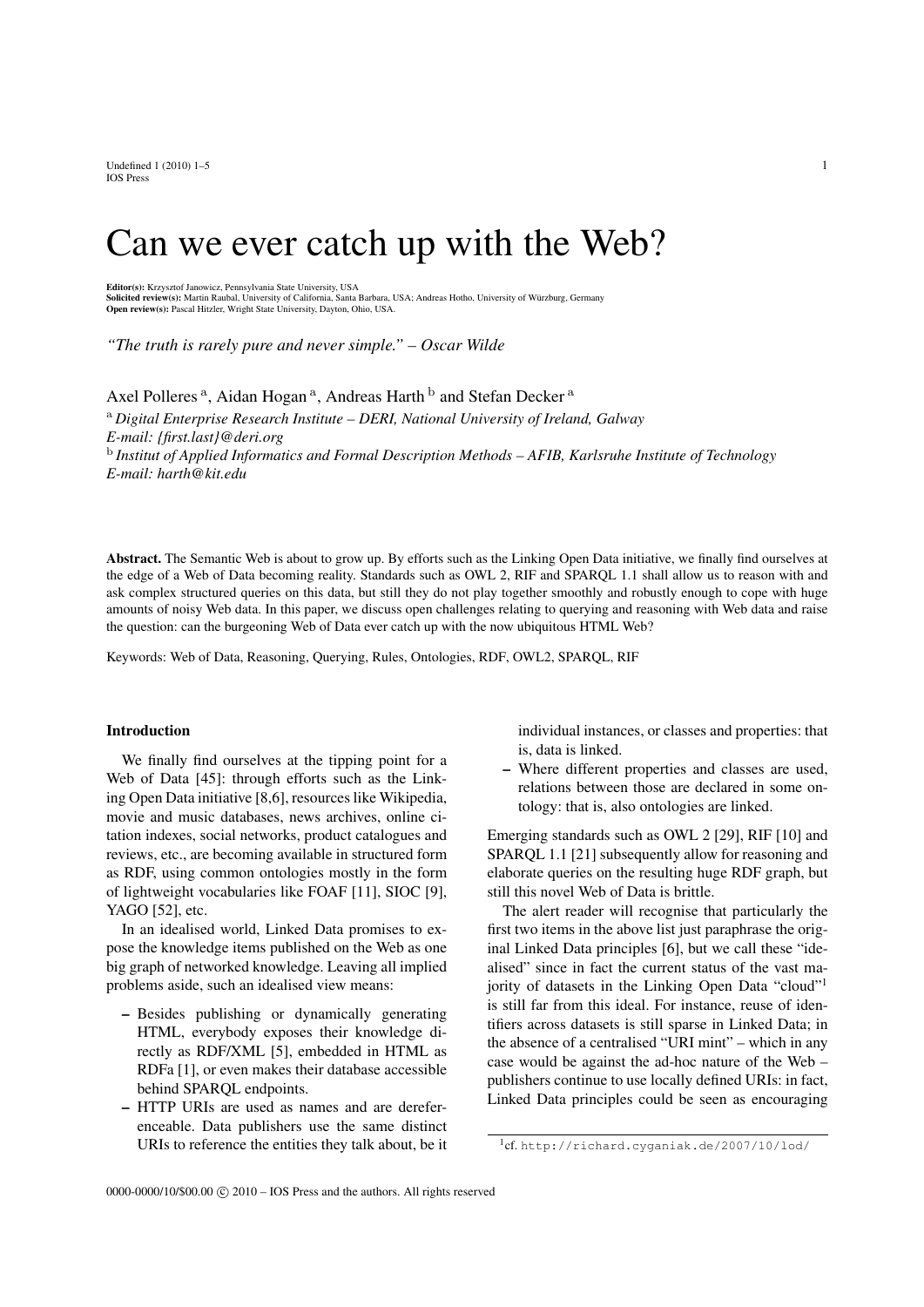such practice where publishers mint URIs which dereference to their local description of the referent resource. Services like Sig.ma [53] provide initial entity-search facilities to help here, but still the usage of such services can't be enforced in an open structure such as the Web; although co-referent identifiers are sometimes subsequently identified across sources using owl:sameAs, this is not sufficient and more fine-grained notions of similarity or contextualised equality may be necessary (as argued in [19]).

Additionally, the chaotic Web will not provide one clean graph, but noisy and conflicting information will be published, meaning that the formal semantics of OWL or RIF have to be applied with care to make sense out of this data – in fact, it may be more accurate to think of Linked Data as a collection of interlinked graphs, each with it's own contextual (and possibly fuzzy) interpretation of truth than the simplified view of one global, homogeneous knowledge base: see also [28] in this issue for more discussion.

Thus, rather than operating on an ideally structured, global knowlege base, we have to deal with Linked Data as it is currently published, where we face the following three main challenges. On the one hand, (i) we still have *too little* Linked Data out there to answer complex queries that extend beyond the coverage of single datasets (Section 1). Also, (ii) Linked Data is of largely varying *quality*: publishing errors and (deliberate or accidental) inconsistencies arise naturally in an open environment such as the Web (Section 2). On the other hand, (iii) we may have *too much* data to deal with efficiently given current technologies and standards (Section 3). In this paper, we will discuss these three challenges, along with current approaches and possible solutions. We conclude with a deliberately speculative outlook on what might be next – i.e., challenges on the horizon – charting possible evolutions on the Web of Data.

## 1. Too Little Linked Data

Common Semantic Web enthusiasts are quickly humbled when they try to answer basic queries over the Web of Data. A lack of both data and links becomes especially evident when one wants to pose queries that combine information from several sources. Imagine a query such as "give me information about bands my friends recently listened to or blogged/twittered about": it is likely that the information you need to answer that query is on the Web, but is (i) not available as RDF; (ii) only partially available as RDF; (iii) in RDF, but not sufficiently linked.<sup>2</sup>

Although the Web of Data is growing and covering a broader range of topics, it is unclear whether data published in structured formats such as RDF will ever be able to compete with prose documents in that regard. Clearly, expressing information in prose is highly flexible and allows publishers to easily specify 'niche' or 'nuanced' claims about the world such that is easily understandable by a speaker of the language. However – and not denying the inherent flexibility of RDF – it is certainly more difficult to express such claims in RDF and in a manner such that machines can appropriately exploit the resulting data.

For example – and again although the coverage of vocabularies is growing – the necessary terms may not yet exist, may not perfectly fit the meaning intended by a given publisher, or may not be easy to find.<sup>3</sup> Thus, a simple prose claim such as "Andreas was disappointed by the 'James Blunt' gig he recently attended" may not be possible with the available vocabulary terms, and modelling such a claim using RDF(s)/OWL may require complex modeling, and thus experience (see [28] for a more detailed example of "awkward triplification"). If one invents a novel vocabulary for such a claim, then ideally other publishers with similar claims could re-use the terms and follow precedent: however, encouraging broad re-use of vocabulary terms currently requires a large community-driven effort, as has been demonstrated by the Herculean efforts in and around SIOC [9] and FOAF [11]. Both of these examples have shown that enabling adoption of an ontology requires more in terms of community effort (incorporating feedback from users, building tools and exporters, spreading the word) than in terms of technical design: both ontologies consist of only a minimalistic bunch of classes, properties and axioms.

Despite the Linked Data community's enthusiasm, the vast majority of day-to-day Web developers still ignores semantic technologies. Thus, we will have to pick developers up where they are, incorporating RDF in widely used tools in an unobtrusive, easy to learn manner. Starting points in this direction exist: Triplify [3],

<sup>2</sup> Inadvertently, we also raise privacy issues which Semantic Web technologies are not well poised to address; if we continue to shirk privacy issues, we may risk losing potential early adopters and applications involving personal or sensitive data.

<sup>3</sup>For discussion of an approach to better structure the development and re-use of vocabularies, see also [37] in this issue. Whether "Coordinated Collaboration for Vocabulary Creation" as promoted in this approach is feasible at Web scale has yet to be proven.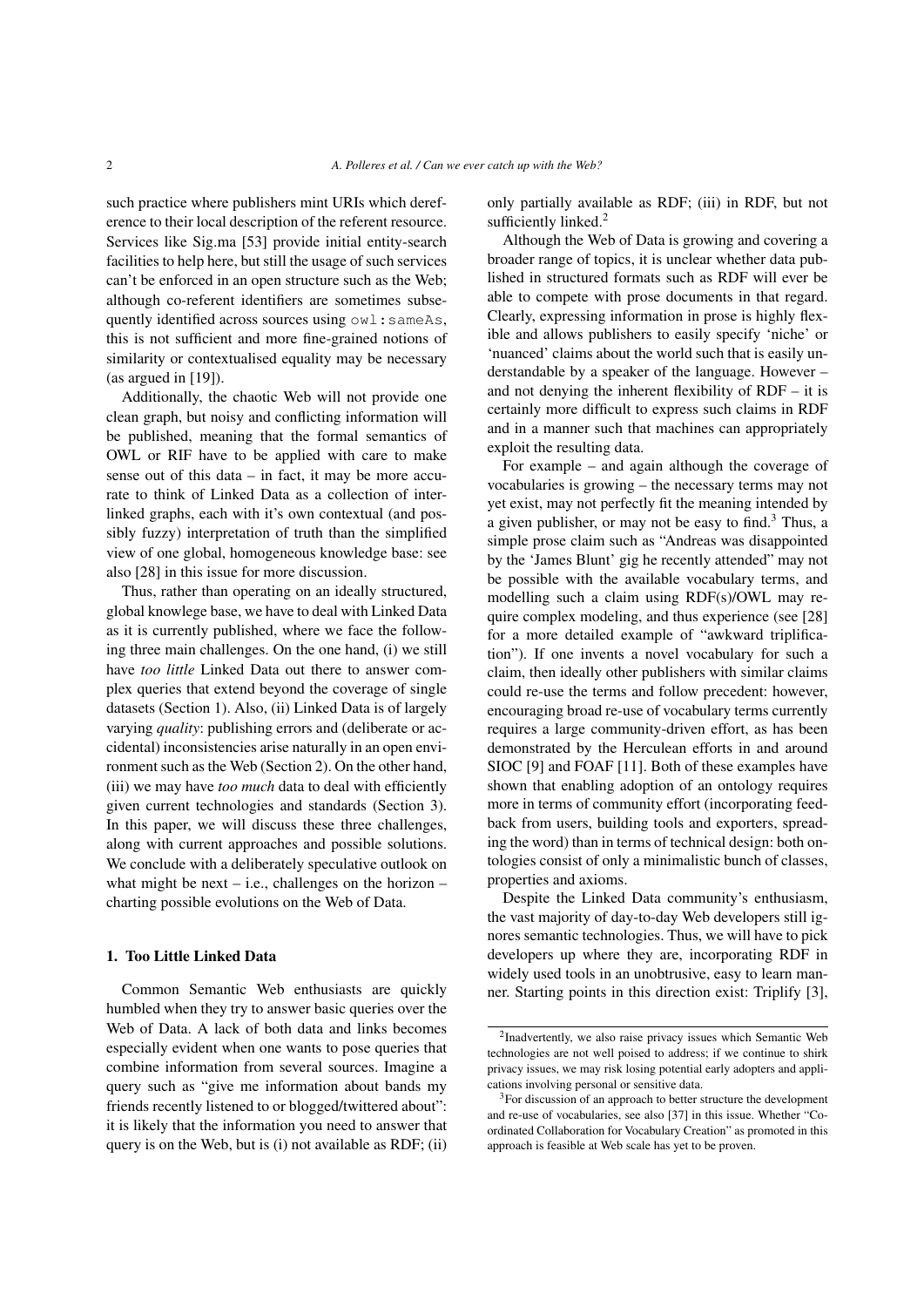or RDF in Drupal [12]. Yet, more are needed to "catch up" with the speed of growth and diversity of the HTML Web.

Again, more vocabularies and terms are needed – reciprocally, more infrastructure and support is required to lower the barriers-to-entry for creating agreed-upon vocabularies. Efforts such as the Neologism tools [4] for vocabulary creation and maintenance, VoCamp meetings<sup>4</sup> to create ad-hoc vocabularies, or ontology term search services such as the one sketched in [12], are trying to address this need.

Finally, on the Web of Data, there is too little inter-dataset linkage on the instance level to allow for elaborate queries or machine-learning applications [7]. Most current exporters use disparate identifiers (usually for reasons of dereferenceability) for the same entities, say DBPedia (e.g. http://dblp.13s.de/ d2r/page/authors/Tim\_Berners-Lee) vs. DBLP (http:// www4.wiwiss.fu-berlin.de/dblp/page/person/100007) vs. FOAF profiles (http://www.w3.org/People/Berners-Lee/ card#i); even though explicit owl:sameAs links are appearing in more and more abundance – and even leaving aside the problems with respect to how they are currently used – they alone are still not enough. Tackling the lack of such links, Silk [56] offers a publishing-centric means of creating links – possibly owl:sameAs – between related datasets.

From a data-consumer perspective, OWL reasoning can provide a richer set of owl:sameAs relations – e.g., by exploiting (inverse) functional properties such as foaf: homepage – to align identifiers [31]. However, such approaches still run into problems when fired on real Web data because (i) suitable information on which to align may not exist, and (ii) erroneous information leads to aligning too much [31,33,32]. Thus, probabilistic, fuzzy, or statistical approaches – cf. the preliminary results of [35] – may prove more promising (or complementary) for deriving same-as links between datasets.

But linkage does not end at the instance level; as certain vocabularies become established, links between vocabularies by "bridging ontologies" or mappings may become necessary to link ontologies. As discussed in [39], users may wish to query over information aggregated from multiple sources using disparate schemata – they propose an upper-level ontology as a possible solution, though this in our opinion would be in direct conflict with the ad-hoc bottom-up approach at the very heart of Linked Data's success. As OWL and RDFS alone do not provide the means to describe complex mappings, one may envision using SPARQL as a mapping language [47] or W3C's new Rule Interchange Format (RIF) [10], yet no best practice is agreed as of yet to publish and share mappings on the Web, nor how to process them at Web scale. Efforts such as the Ontology Alignment Evaluation Initiative<sup>5</sup> – and more generally, the well-established Ontology Matching research community behind it  $[18]$  – are just starting to discover Linked Data as a field of application, and have yet to prove that their methods apply over the loose conglomerate of lightweight ontologies found online.

Certainly more plumbing is needed, but a much wider range of data would open up if additional means of "mappings" to/from non-RDF data – such as relational or XML sources which serve as the backbone of the vast majority of Web-based information systems – became available. Efforts, such as D2RQ – linking to relational Databases and forming one of the starting points of W3C's recently started RDB2RDF working group – or XSPARQL [46] – a combined query language which we proposed to ease transformations from and to XML by merging XQuery and SPARQL – and similar efforts should allow the Semantic Web to interact with existing sources of structured and semistructured data.

#### 2. Linked Data Quality

With respect to the RDF currently published on the Web – mostly exports of legacy structured or semistructured data – there are still many issues which inhibit consumer applications from fully exploiting that data. Firstly, although RDF theoretically offers excellent prospects for automatic data integration assuming re-use of identifiers and strong inter-dataset linkage, such an assumption currently only weakly holds (as already outlined in the previous Section). Secondly, publishers are prone to making errors which impinge on the quality of the resulting data.

In [32], we provided discussion and illustrative statistics relating to the current quality of Linked Data publishing: besides HTTP-level issues relating to contenttype reporting and dereferenceability of URIs, we reported that applying reasoning over the Web of Data can be problematic. For instance, undefined classes and properties – those without a formal RDFS or OWL description – are commonly instantiated in Web data. Similarly, for example, datatype clashes – e.g., lexi-

<sup>4</sup>http://vocamp.org/

<sup>5</sup>http://oaei.ontologymatching.org/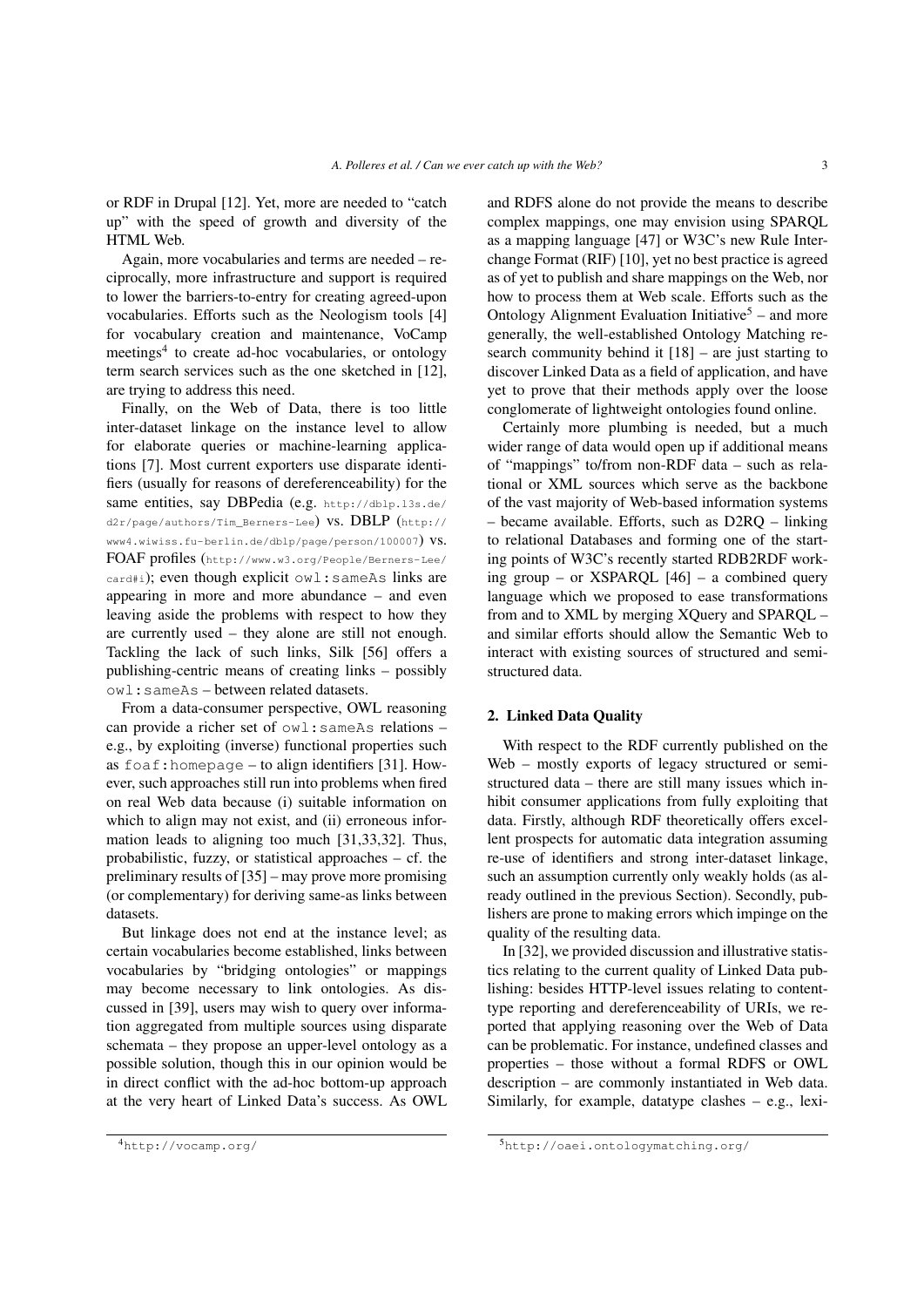cally invalid datatype literals – are common under Dentailment [26]. Finally, we discovered various examples of inconsistencies relating to instance membership of disjoint classes.

Note that in the future, as more data gets published, we will probably have to expect a lot more inconsistencies, be they accidental or deliberate in nature. Accidental inconsistencies often arise when data publishers are ignorant of or mis-interpret certain ontology terms. For example, data publishers may use the  $f$ oaf: $img$ property to relate an arbitrary resource with an image, missing the fact that the domain of  $f$ oaf:  $img$  is foaf:Person; performing inference over such data, a reasoner infers that the resource is of type foaf: Person, which could cause an inconsistency if the resource's explicit class and foaf:Person are defined as disjoint. Inconsistencies can also occur due to incompatible naming across sources: for example, we found two Linked Data exporters which used LastFM profile page URIs to identify users and documents respectively, taken together resulting in inconsistencies [32]. Deliberate inconsistencies may also occur, expressing genuine disagreement amongst data publishers: for example, imagine ontologies by different providers that define *vegetables disjoint from fruit*, *tomatoes are fruits* and *tomatoes are vegetables*, which, when taken in combination, result in an inconsistent knowledge base.

We can broadly distinguish four strategies reported in the literature for dealing with inconsistencies. First, inconsistencies can be simply ignored: RDFS/OWL (2 RL) rule-based reasoning approaches can detect some inconsistencies, but will not suffer the explosive consequences of *ex contradictione quodlibet*.

Second, the Web community at large takes care of resolving the inconsistencies in a social discourse: for example by working with data publishers to resolve inconsistencies that arise by accident. An example for such an initiative is the Pedantic Web group<sup>6</sup>, which comprises of loosely organised volunteers that are concerned with erroneous data on the Web – the group points out mistakes to data publishers and actively supports them to fix the issues.

Third, algorithms can be used to resolve inconsistencies. For example, model-based revision operators can be used to resolve inconsistencies by removing axioms that cause the inconsistency [48]. Approaches advocating para-consistent reasoning on the Web (cf. for instance [36,42]) could also help to draw valid inferences even in the face of inconsistencies. Although

such methods work on small ontologies, adapting these methods to scale to the Web is an open area for research. These methods attempt to choose a consistent model from inconsistent data, e.g., based on distance metrics or probability functions. Alternatively, ranking [30,23,16] of statements and inferences may be used to weigh contradicting inferences against each other.

Fourth, in the case of deliberate inconsistencies, users might need to decide which point of view to take for contentious topics – deliberate disagreements are not so much an issue so far, but this may become a bigger issue as soon as data publishers use their logical understanding of OWL & Co to express different opinions. Such different points of view, as found over and over in current Web content, and although expressible formally in OWL, still miss an agreed way of being handled in terms of standards. How to distinguish deliberate from accidental inconsistencies is also an open question.

Returning more generally to data quality – and no matter what solutions are proposed – the Web of Data will always contain noise and inconsistencies; thus, tracking the provenance of data is hugely important. For example, SPARQL includes the notion of named graphs (butt we are still missing a formal framework for reasoning over those named graphs). Recent research has looked at including consideration of the source of data in algorithms for ranking (cf. [30,23,16]) and reasoning (cf. [33,14]) over Linked Data. A generic framework for querying and reasoning over annotations (including, e.g., provenance or trust values) of RDF [50,41] may also serve as a useful starting point.

Data quality could also be improved through usage: i.e., leveraging explicit or implicit feedback loops in systems (search engines, browsers, etc.) operating over Linked Data to determine data quality or rely on end users to fix issues.

Again, we refer the interested reader to [32] for a more detailed discussion of noise and inconsistency in current Linked Data, including proposals of solutions.

# 3. Too Much Data

In contrast to Section 1, many challenges relating to scalability arise from the increasing volume of RDF data being published on the Web. First of all, consumers of RDF need to be able to locate and interact with structured data of interest. Linked Data principles encourage the use of dereferenceable URIs – URIs which, upon lookup, return some interesting data about the referent. However, relying solely on simple dereferencing to lo-

<sup>6</sup>http://pedantic-web.org/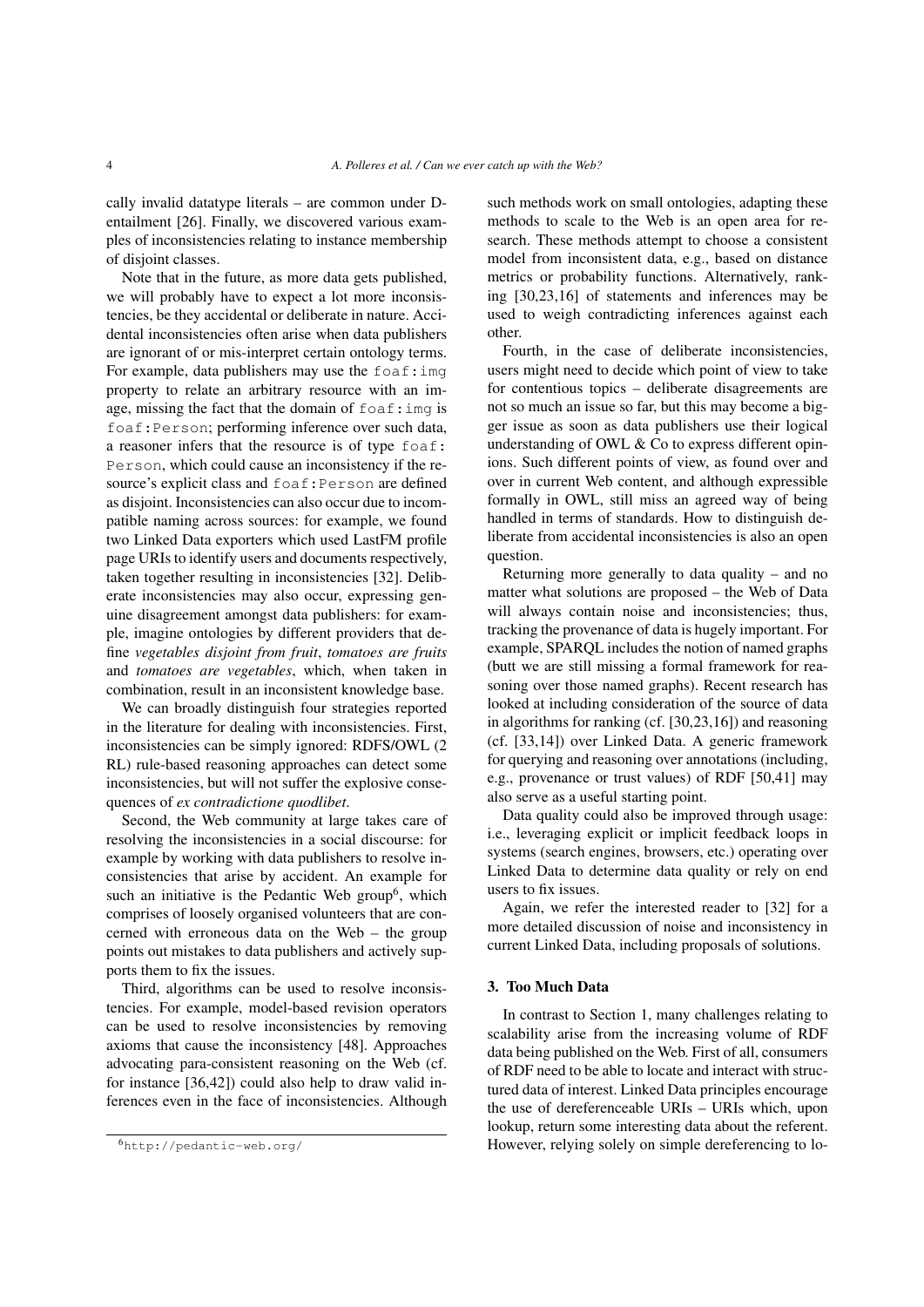cate data requires that publishers use dereferenceable URIs and that consumers know the URI $(s)$  of the entity of interest. Also, such an approach mitigates the dataintegration potential of RDF, ignoring the related and relevant contribution of remote publishers.

Thus, data warehouse approaches (take for example SWSE [34] or Sindice [43]) which provide mechanisms for locating and interacting with structured information are necessary for many applications. Data warehouses can offer lookups for relevant sources of structured information – somewhat emulating current HTML-centric Web search engines – or can also allow users to pose queries and tasks over a locally indexed version of the Web of Data. Perhaps the most obvious challenge for such systems is scalable storage of data and query-processing: for example, supporting arbitrary SPARQL queries at scale quickly becomes both computationally [44] and economically cost prohibitive. Scalable triple/quad stores are now appearing in the literature, some of which are based on native or IR-based RDF storage solutions (cf. [24,15]) and some which use underlying databases (cf. [17,20]); importantly, each system can only demonstrate scalability and efficiency for a subset of SPARQL.

Besides storage and query-processing, such systems often incorporate data curation and analysis components to improve precision, recall and/or usability of the systems. Such curation often involves scalable techniques inspired by the Semantic Web standards, as well as more traditional Information Retrieval techniques including: (i) data integration: e.g., applying entity consolidation to canonicalise co-referent identifiers and thus merge the contribution of independent publishers for a given entity (cf. [31,35]); (ii) reasoning: inferring new knowledge given the semantics of terms described in OWL/RDFS (cf. [33,14]); (iii) ranking: scoring the importance and relevance of given data artefacts for prioritisation of results (cf. [30,23,16]). Although such data-warehouses can borrow from existing information retrieval techniques known to scale – such as crawling, ranking and indexing techniques – the unique nature of the Web of Data mandates deviation from wellunderstood approaches, and also the additional challenges relating to entity consolidation, reasoning and querying.

The current RDF publishing standards do not lend themselves naturally to scalable processing. For example, OWL (2) Full reasoning is well-known to be undecidable, and OWL (2) DL is not naturally suited to reasoning over the inconsistent, noisy and potentially massive Web of Data; a starting point in this direction is to cautiously narrow down inferences to "safe terrains" by deliberately incomplete approaches that avoid non-authoritative statements during inference [14,33] – again in [28], Hitzler et al. argue that soundness and completeness wrt. the formal semantics are often infeasible goals for practical reasoning systems, and that precision-/recall-type measures should be adopted as more realistic evaluation metrics.

For all such scalability challenges, distribution plays an important role. Although distribution is not, per-se, a 'magic bullet' – a task that is not scalable on one machine will likely not scale either over multiple – appropriate parallel execution of data processing, indexing, and query processing allows for faster indexing of source data and faster responses from the system. Distributed indexing [24,20,17], querying [34,51] and reasoning [14,57,54,55,34] is currently being investigated in various incomplete/approximative approaches, but still not in a manner that can handle dynamic data, or live queries that retrieve data directly from the sources [25]. When going as far as combining dynamic data with dynamic inferences, that is, querying the data under dynamically changing inference regimes and with different (versions of) ontologies, even rulebased approaches can so far only be handled at relatively small scale [38]; distribution of such fully dynamic reasoning and querying has, to our knowledge, not yet been investigated.

Closely related to distribution is query federation: that is, distributed querying over closed endpoints, each of which provides a query interface and potentially a self-description of its capabilities/dataset; due to the schema-less nature of the Semantic Web, the task of query federation – which is highly intractable without restrictions for the traditional relational setting already (cf. for instance [27,40]) – becomes even harder. We currently see only few works going in this direction [49], none of which yet demonstrate scale suitable for the Web.

Indeed, predominant data warehousing techniques have two inherent and significant disadvantages: (i) some segment of the data indexed must necessarily become stale; and (ii) privacy becomes an issue as such warehouses take control of data – and how it is used, offered, and presented to the public – away from publishers. A sweet spot between (distributed) data warehouse approaches, fully fledged query federation and live lookups has yet to be determined. As a first step in the direction of tackling (i), we are currently exploring data-summaries such as QTrees for on-demand queries over Linked Data [22].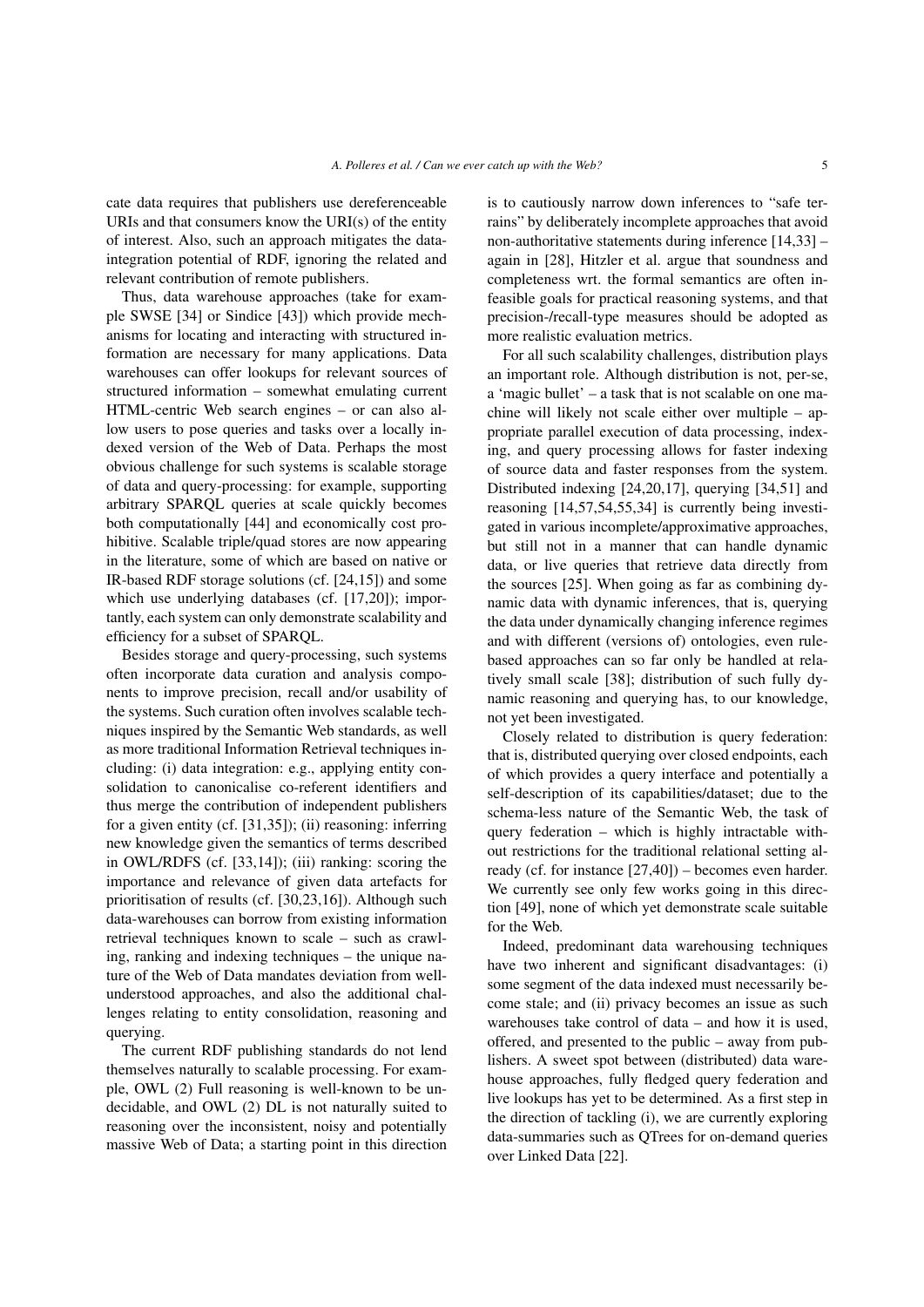#### Conclusions and Speculative Outlook

The Semantic Web is rapidly approaching its teens. The expectations for the Semantic Web are constantly in flux. Here we have aimed to discuss what we believe to be the most pending challenges relating to the RDF Web data that is out there now – the so called Web of Data – relating to how it can be extended, improved, interpreted and exploited. Still, one could argue that in doing so, we have been myopic by focusing on obvious challenges and directions for the Semantic Web only.

There are, of course, other streams of research within the auspices of Semantic Web research which have promising futures. Methods from Semantic Web Services – which have suffered in the past from being tackled at a conceptual level only with in fact no real services on the Web to integrate – might regain attention in another disguise as a next evolution step away from the current mostly static data sources. Newer fields, such as the emergence of sensor data in an Internet of Things, the Mobile Web, or the Smart Energy Grid, may lead to new applications and dramatic shifts in requirements for the Semantic Web – for example, the need for temporal and spatial annotations and support for highly dynamic data streams [13]. New perspectives, such as from the young Web Science discipline, may be poised to exploit RDF Web data in novel and interesting ways. A tremendous amount of data readily available to data management, machine learning and visual analytics communities might enable new insights into humans behaviour, help to meet ambitious targets for making power generation and traffic flows more efficient, lead to more transparent governments, and in general may have a similarly profound impact on our lives as the Web had. In order to get there, Linked Data and the related Semantic Web technologies seem to be the right ingredients.

However, many promises of the Semantic Web are not only alluring, but at the moment also entirely ethereal; many challenges – some of which we have discussed and sketched possible solution paths for in this paper – have yet to be overcome. Given the recent (and very non-ethereal) growth of RDF data published on the Web as Linked Data, the Semantic Web community should be fostering significantly more applied research to demonstrate what's possible on the data that's out there now.<sup>7</sup> We should be a little more hesitant to complain that there is "too little data" or "too much useless data" or "the data is too noisy" or "not well linked" or "too simplistic", and should be a little more resolute to get our hands dirty and demonstrate applications over this data – only by eagerly researching and demonstrating and understanding what's possible or not possible on the Web of Data that's out there now can we credibly hold an opinion on what direction the Semantic Web (in the original sense of the term) should take in the future.

## Acknowledgements

The work of Axel Polleres, Aidan Hogan and Stefan Decker is supported by Science Foundation Ireland under Grant No. SFI/08/CE/I1380 (Lion-2). Aidan Hogan is supported by an IRCSET Postgraduate scholarship. The work of Andreas Harth is supported by the Europen Commission under the PlanetData project.

# References

- [1] B. Adida, M. Birbeck, S. McCarron, and S. Pemberton. RDFa in XHTML: Syntax and Processing, Oct. 2008.
- [2] S. Auer and J. Lehmann.Making the Web a Data Washing Machine – Creating Knowledge out of Interlinked Data. *Semantic Web–Interoperability, Usability, Applicability,* 2010. In this issue.
- [3] S. Auer, S. Dietzold, J. Lehmann, S. Hellmann, and D. Aumüller. Triplify – lightweight Linked Data publication from relational databases. In *WWW 2009*, 2009. ACM Press.
- [4] C. Basca, S. Corlosquet, R. Cyganiak, S. Fernández, and T. Schandl. Neologism – Easy Vocabulary Publishing. In *4th Workshop on Scripting for the Semantic Web*, June 2008.
- [5] D. Beckett and B. M. (eds.). RDF/XML Syntax Specification (Revised), February 2004. W3C Recommendation.
- [6] T. Berners-Lee. Linked Data Design Issues, July 2006. http: //www.w3.org/DesignIssues/LinkedData.html.
- [7] F. Biessmann and A. Harth. Analysing dependency dynamics in Web data. In *Linked AI: AAAI Spring Symposium*, 2010.
- [8] C. Bizer, T. Heath, and T. Berners-Lee. Linked Data the story so far. *Int.'l Journal on Semantic Web and Information Systems*, 5(3):1–22, 2009.
- [9] U. Bojārs, J. G. Breslin, D. Berrueta, D. Brickley, S. Decker, S. Fernández, C. Görn, A. Harth, T. Heath, K. Idehen, K. Kjernsmo, A. Miles, A. Passant, A. Polleres, L. Polo, and M. Sintek. SIOC Core Ontology Specification, June 2007. W3C member submission.
- [10] H. Boley and M. Kifer. RIF Basic Logic Dialect, June 2010. W3C Recommendation.
- [11] D. Brickley and L. Miller. FOAF Vocabulary Specification 0.97, Jan. 2010. http://xmlns.com/foaf/spec/.
- [12] S. Corlosquet, R. Delbru, T. Clark, A. Polleres, and S. Decker. Produce and consume Linked Data with drupal! In *ISWC 2009*, vol. 5823 of *LNCS*, p. 763–778, Oct. 2009. Springer.
- [13] S. Decker and M. Hauswirth. Enabling networked knowledge. In *12th Int.'l Workshop on Cooperative Information Agents (CIA)*, vol. 5180 of *LNCS*, p. 1–15, Sept. 2008. Springer.
- [14] R. Delbru, A. Polleres, G. Tummarello, and S. Decker. Context dependent reasoning for semantic documents in Sindice. In *4th Int.'l Workshop on Scalable Semantic Web Knowledge Base Systems (SSWS 2008)*, Karlsruhe, Germany, Oct. 2008.

<sup>7</sup>The interested reader may also want to have a look at a related article [2] in this issue, which poses similar challenges on dealing with Linked Data from a slightly different perspective.